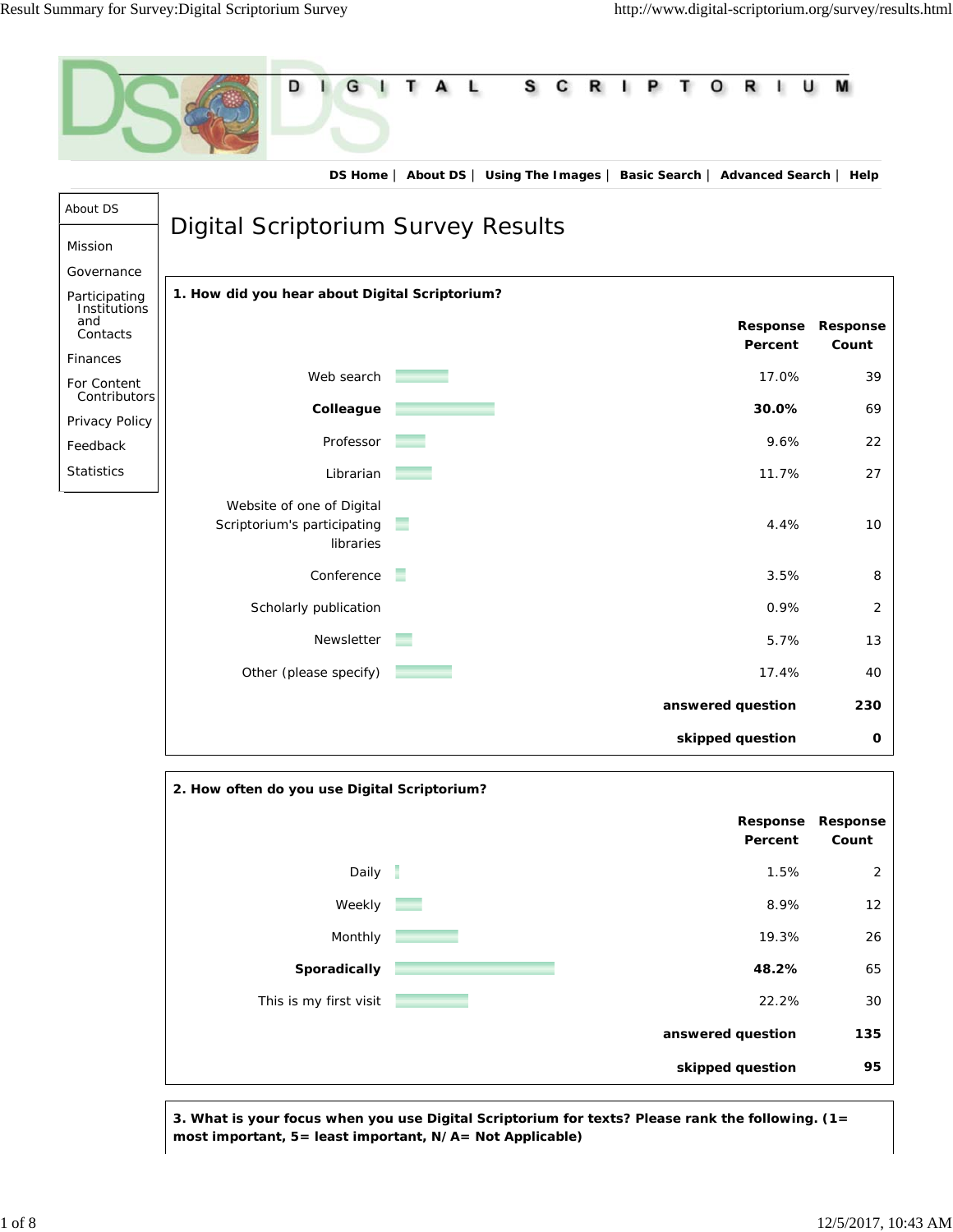$\mathbf{r}$ 

 $\mathbf{I}$ 

|                                | 1             | 2             | 3             | $\overline{4}$ | 5             | N/A           | Rating<br>Average | Response<br>Count |
|--------------------------------|---------------|---------------|---------------|----------------|---------------|---------------|-------------------|-------------------|
| Specific authors               | 11.4%<br>(15) | 8.3%<br>(11)  | 16.7%<br>(22) | 18.9%<br>(25)  | 26.5%<br>(35) | 18.2%<br>(24) | 3.50              | 132               |
| Specific texts                 | 14.4%<br>(19) | 16.7%<br>(22) | 24.2%<br>(32) | 21.2%<br>(28)  | 7.6%<br>(10)  | 15.9%<br>(21) | 2.89              | 132               |
| Bibliographic information      | 7.6%<br>(10)  | 15.2%<br>(20) | 24.2%<br>(32) | 18.2%<br>(24)  | 22.7%<br>(30) | 12.1%<br>(16) | 3.38              | 132               |
| Images for textual information | 25.8%<br>(34) | 28.8%<br>(38) | 9.1%<br>(12)  | 12.1%<br>(16)  | 13.6%<br>(18) | 10.6%<br>(14) | 2.54              | 132               |
| Specific manuscripts           | 34.1%<br>(45) | 19.7%<br>(26) | 14.4%<br>(19) | 12.9%<br>(17)  | 9.8%<br>(13)  | 9.1%<br>(12)  | 2.39              | 132               |
| answered question              |               |               |               |                |               |               |                   | 135               |
| skipped question               |               |               |               |                |               |               |                   |                   |

**4. What is your focus when you use Digital Scriptorium for images. Please rank the following. (1= most important, 5= least important, N/A= Not Applicable)**

|                    | 1             | $\overline{2}$ | 3             | $\overline{4}$ | 5             | N/A           | Rating<br>Average | <b>Response</b><br>Count |
|--------------------|---------------|----------------|---------------|----------------|---------------|---------------|-------------------|--------------------------|
| Script             | 39.4%<br>(52) | 25.8%<br>(34)  | 12.9%<br>(17) | 8.3%<br>(11)   | 7.6%<br>(10)  | 6.1%<br>(8)   | 2.14              | 132                      |
| Art or art methods | 38.2%<br>(50) | 22.1%<br>(29)  | 14.5%<br>(19) | 7.6%<br>(10)   | 9.2%<br>(12)  | 8.4%<br>(11)  | 2.21              | 131                      |
| Codicology         | 7.6%<br>(10)  | 25.2%<br>(33)  | 31.3%<br>(41) | 17.6%<br>(23)  | 6.9%<br>(9)   | 11.5%<br>(15) | 2.90              | 131                      |
| <b>Bindings</b>    | 3.8%<br>(5)   | 9.8%<br>(13)   | 14.4%<br>(19) | 32.6%<br>(43)  | 25.8%<br>(34) | 13.6%<br>(18) | 3.77              | 132                      |
| Ownership marks    | 9.0%<br>(12)  | 8.3%<br>(11)   | 18.0%<br>(24) | 18.8%<br>(25)  | 33.1%<br>(44) | 12.8%<br>(17) | 3.67              | 133                      |
| answered question  |               |                |               |                |               |               | 135               |                          |
|                    |               |                |               |                |               |               | skipped question  | 95                       |

**5. Optional: Please tell us more about your use of images and texts from Digital Scriptorium.**

**Response Count** 47

*answered question* **47** 

*skipped question* **183** 

**6. In terms of content, are you able to find the information you seek?**

**Response Response Percent Count**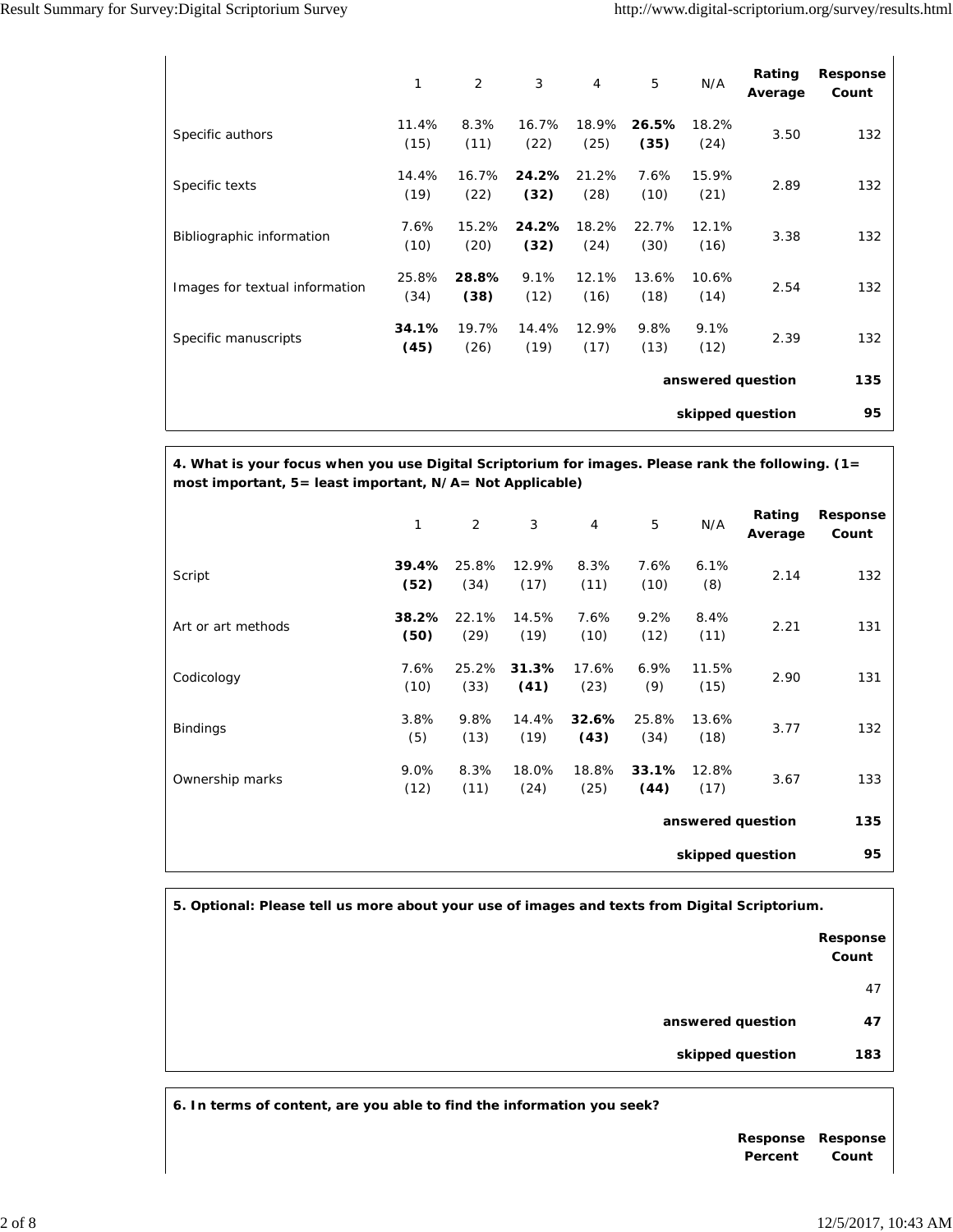



**8. If you find the Digital Scriptorium website difficult to navigate, please tell us which aspect is problematic.**

|                   | <b>Response</b><br>Count |
|-------------------|--------------------------|
|                   | 31                       |
| answered question | 31                       |
| skipped question  |                          |

| 9. Please rank the following features according to importance. $(1 = \text{most important}, 3 = \text{least})$<br>important, N/A= Not Applicable) |                |                |               |             |                   |                   |  |  |  |
|---------------------------------------------------------------------------------------------------------------------------------------------------|----------------|----------------|---------------|-------------|-------------------|-------------------|--|--|--|
|                                                                                                                                                   |                | $\mathfrak{D}$ | 3             | N/A         | Rating<br>Average | Response<br>Count |  |  |  |
| Ability to see images of<br>manuscripts                                                                                                           | 79.9%<br>(107) | 14.9% (20)     | $3.7\%$ (5)   | $1.5\%$ (2) | 1.23              | 134               |  |  |  |
| Ability to cross-search multiple<br>institutions                                                                                                  | $8.3\%$ (11)   | $36.4\%$ (48)  | 49.2%<br>(65) | $6.1\%$ (8) | 2.44              | 132               |  |  |  |
| Ability to search specific<br>manuscript-related features                                                                                         | 11.3% (15)     | 44.4%<br>(59)  | 41.4% (55)    | $3.0\%$ (4) | 2.31              | 133               |  |  |  |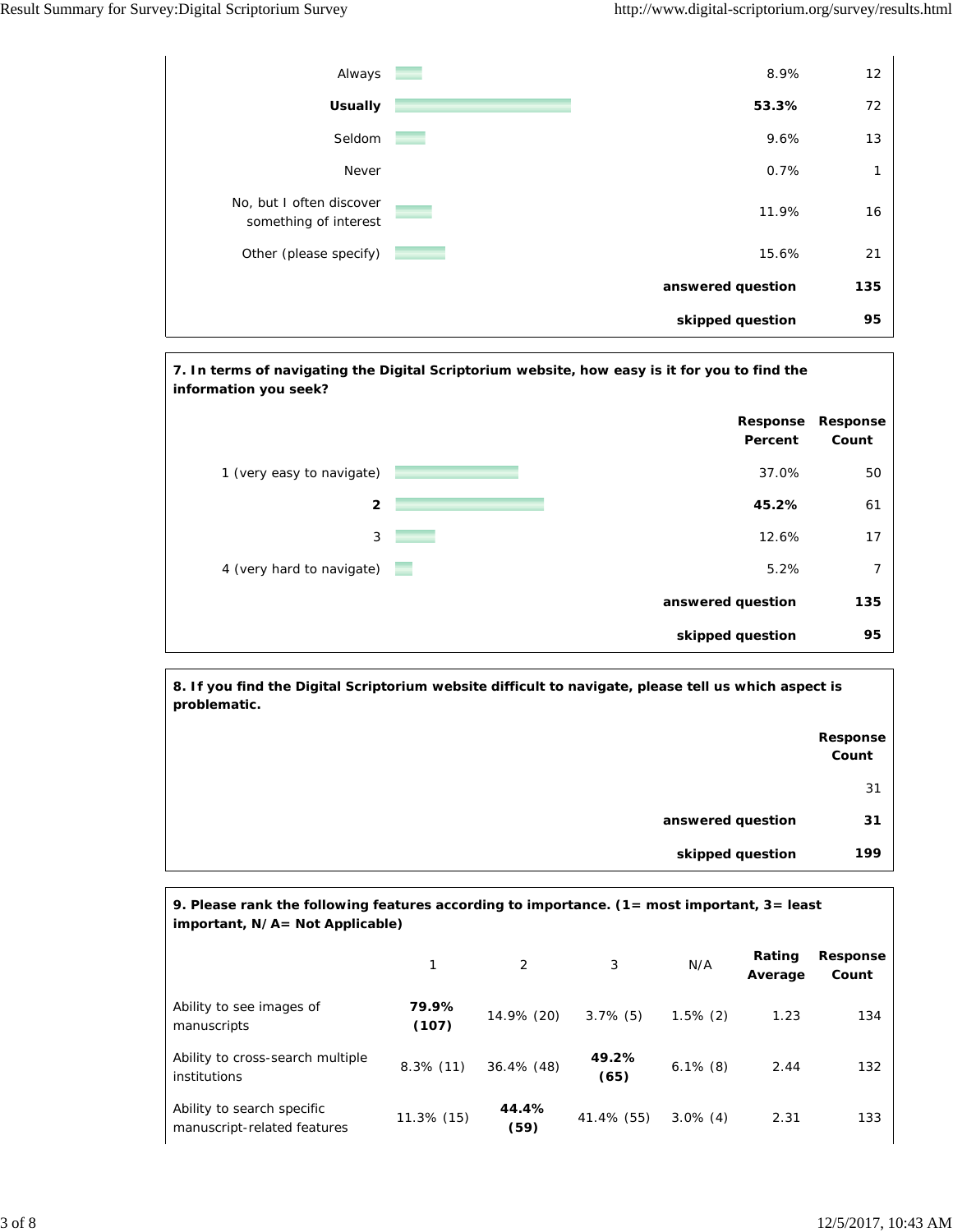| answered question | 135 |
|-------------------|-----|
| skipped question  | 95  |

## **10. What kind of intellectual growth in Digital Scriptorium matters most to you? Please rank your choices. (1= most important, 4= least important, N/A= Not Applicable)**

|                                                                           | 1             | 2             | 3             | $\overline{4}$ | N/A          | Rating<br>Average | Response<br>Count |
|---------------------------------------------------------------------------|---------------|---------------|---------------|----------------|--------------|-------------------|-------------------|
| More descriptions of manuscripts                                          | 34.6%<br>(46) | 50.4%<br>(67) | 7.5%<br>(10)  | $3.0\%$ (4)    | 4.5%<br>(6)  | 1.78              | 133               |
| More images per manuscript                                                | 54.5%<br>(73) | 23.9%<br>(32) | 7.5%<br>(10)  | 9.7%<br>(13)   | 4.5%<br>(6)  | 1.71              | 134               |
| Better editing of the descriptions<br>to eliminate typographical errors   | $4.6\%$ (6)   | $6.1\%$ (8)   | 36.6%<br>(48) | 42.7%<br>(56)  | 9.9%<br>(13) | 3.31              | 131               |
| More standardization of<br>medieval names, titles and<br><b>locations</b> | $4.5\%$ (6)   | 14.4%<br>(19) | 39.4%<br>(52) | 34.1%<br>(45)  | 7.6%<br>(10) | 3.11              | 132               |
| answered question                                                         |               |               |               |                |              | 135               |                   |
| skipped question                                                          |               |               |               |                |              |                   | 95                |

**11. Optional: Please tell us more about the intellectual growth you would like to see for Digital Scriptorium.**

|                   | Response<br>Count |
|-------------------|-------------------|
|                   | 38                |
| answered question | 38                |
| skipped question  | 192               |

**12. What kind of technical enhancements would you consider most important for Digital Scriptorium? Please rank your choices. (1= most important, 4= least important, N/A= Not Applicable)**

|                                                                                                        |               | 2             | 3             | $\overline{4}$ | N/A           | Rating<br>Average | Response<br>Count |
|--------------------------------------------------------------------------------------------------------|---------------|---------------|---------------|----------------|---------------|-------------------|-------------------|
| Ability to easily focus a search<br>on images of art historical<br>interest                            | 44.4%<br>(59) | 17.3%<br>(23) | 15.8%<br>(21) | 14.3%<br>(19)  | 8.3%<br>(11)  | 2.00              | 133               |
| Ability to store searches and<br>results from one session to the<br>next (i.e., retain a DS "profile") | 17.6%<br>(23) | 27.5%<br>(36) | 29.0%<br>(38) | 16.0%<br>(21)  | 9.9%<br>(13)  | 2.48              | 131               |
| Ability to post comments about<br>a given entry within DS                                              | $6.1\%$ (8)   | 15.2%<br>(20) | 19.7%<br>(26) | 45.5%<br>(60)  | 13.6%<br>(18) | 3.21              | 132               |
| Ability to compare DS images<br>side-by-side in the browser                                            | 27.6%<br>(37) | 32.8%<br>(44) | 23.9%<br>(32) | 9.7%<br>(13)   | 6.0%<br>(8)   | 2.17              | 134               |

*answered question* **135**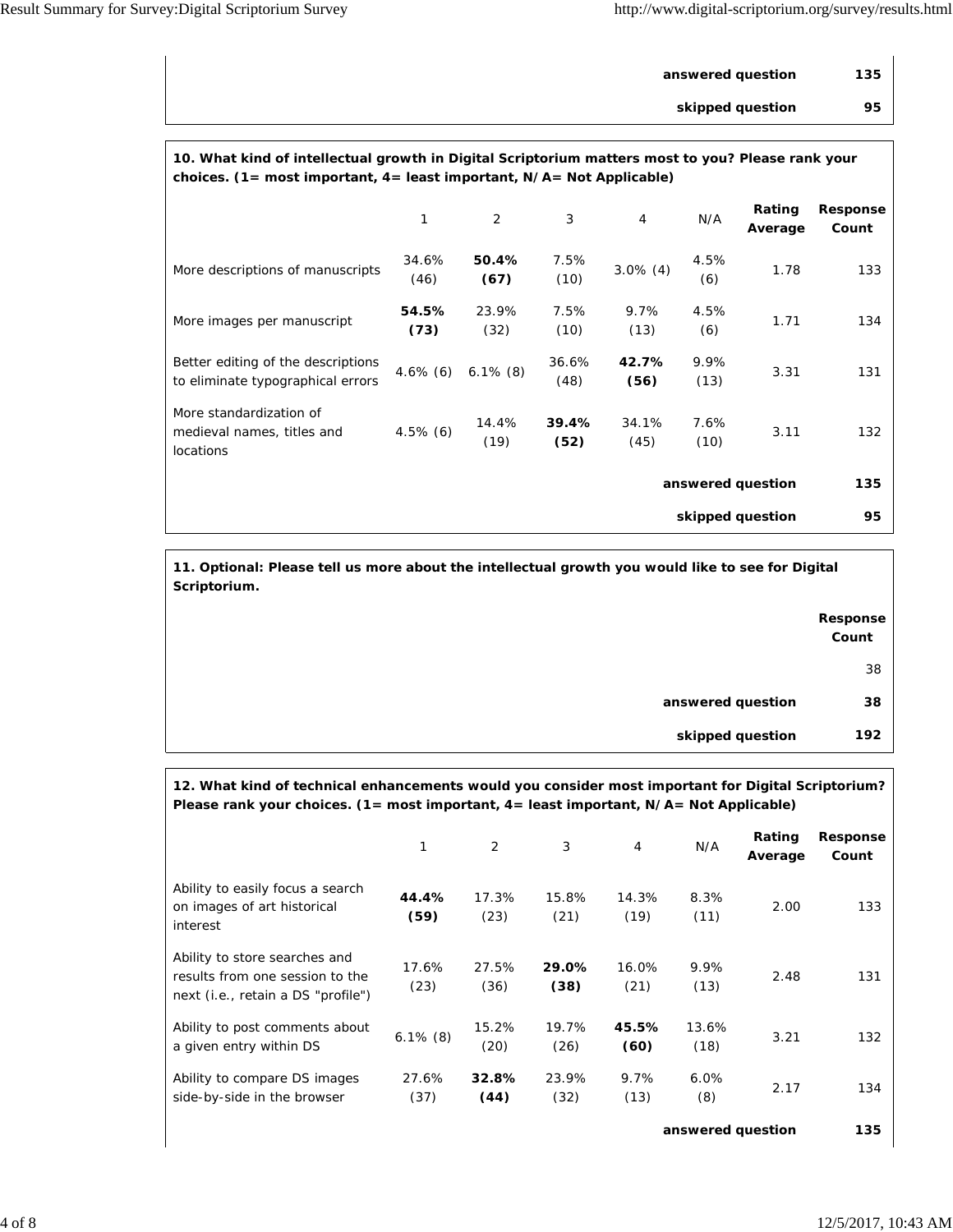*skipped question* **95** 

**13. Optional: Please tell us more about the technological enhancements you would like to see for Digital Scriptorium.**

|                   | Response<br>Count |
|-------------------|-------------------|
|                   | 18                |
| answered question | 18                |
| skipped question  | 212               |

**14. If you are a staff member of an actual or potential Digital Scriptorium partner institution, what kind of growth in Digital Scriptorium matters most to you? Please rank your choices (1= most important, 4= least important, N/A= Not Applicable)**

|                                                                 | 1             | $\overline{2}$ | 3             | $\overline{4}$    | N/A              | Rating<br>Average | Response<br>Count |
|-----------------------------------------------------------------|---------------|----------------|---------------|-------------------|------------------|-------------------|-------------------|
| More partners from large North<br>American institutions         | 22.6%<br>(12) | 45.3%<br>(24)  | $7.5\%$ (4)   | $3.8\%$ (2)       | 20.8%<br>(11)    | 1.90              | 53                |
| More partners from smaller<br>North American institutions       | $9.4\%$ (5)   | 17.0%<br>(9)   | 47.2%<br>(25) | $5.7\%$ (3)       | 20.8%<br>(11)    | 2.62              | 53                |
| Partners from European<br>institutions                          | 40.0%<br>(22) | 16.4%<br>(9)   | 20.0%<br>(11) | $3.6\%$ (2)       | 20.0%<br>(11)    | 1.84              | 55                |
| Opportunity to participate in DS<br>decisions and/or governance | $9.6\%$ (5)   | $0.0\%$ (0)    | $3.8\%$ (2)   | 59.6%<br>(31)     | 26.9%<br>(14)    | 3.55              | 52                |
|                                                                 |               |                |               | answered question | 55               |                   |                   |
|                                                                 |               |                |               |                   | skipped question |                   | 175               |

**15. Optional: Please tell us more about the type of Digital Scriptorium growth that matters most to you.**

|                   | Response<br>Count |
|-------------------|-------------------|
|                   | 9                 |
| answered question | 9                 |
| skipped question  | 221               |

| 16. Please select the field that best describes your work or vocation: |   |                     |                   |
|------------------------------------------------------------------------|---|---------------------|-------------------|
|                                                                        |   | Response<br>Percent | Response<br>Count |
| Librarian                                                              |   | 18.9%               | 24                |
| IT staff                                                               |   | 0.0%                | $\Omega$          |
| Conservator                                                            | ۰ | 3.9%                | 5                 |
| <b>Faculty</b>                                                         |   | 37.8%               | 48                |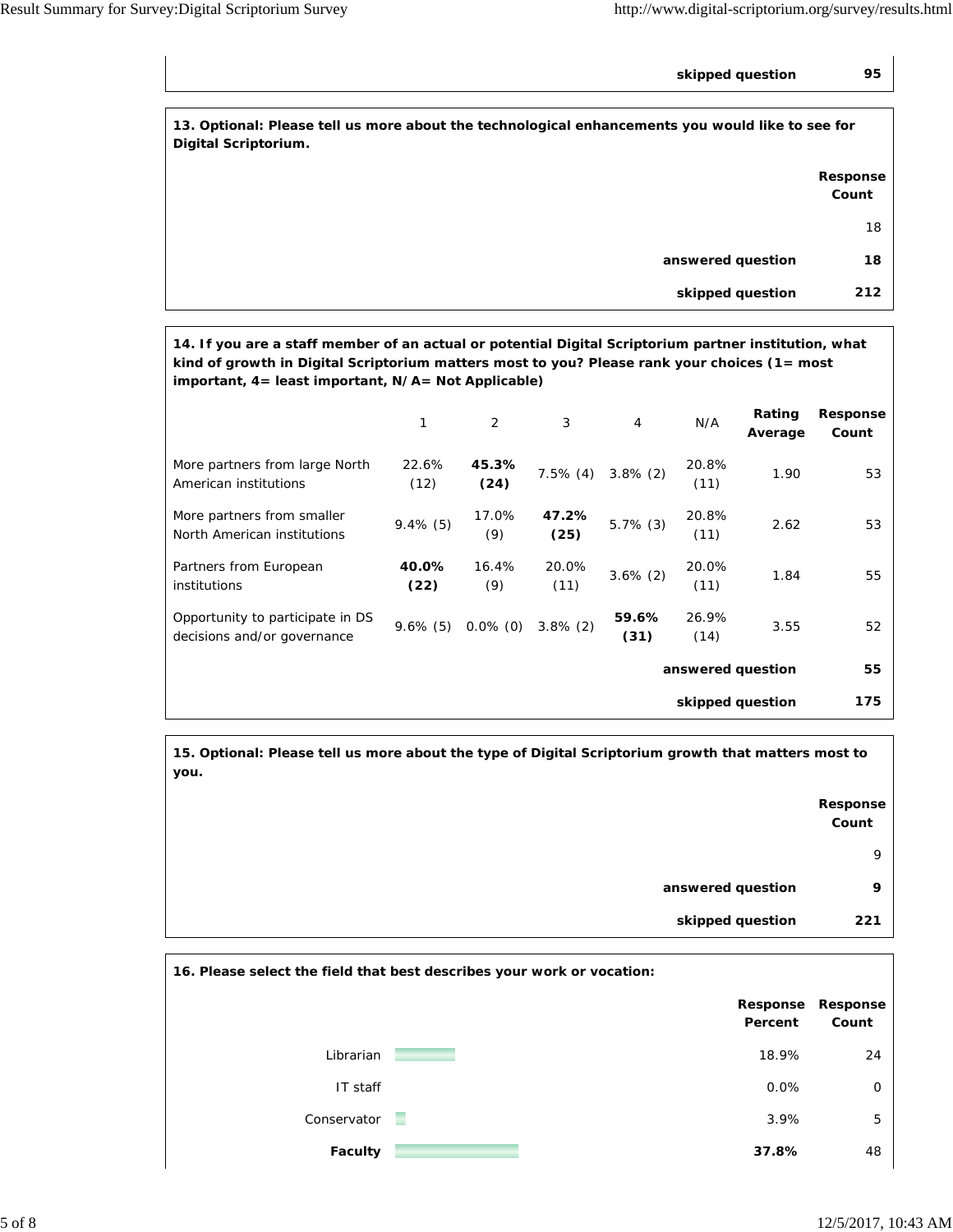

| 17. Please select the field that best describes your discipline or interest: |                     |                     |  |
|------------------------------------------------------------------------------|---------------------|---------------------|--|
|                                                                              | Response<br>Percent | Response<br>Count   |  |
| Art and Architecture                                                         | 16.5%               | 21                  |  |
| Calligraphy                                                                  | 0.8%                | $\mathbf{1}$        |  |
| Classics                                                                     | 0.8%                | $\mathbf{1}$        |  |
| Computer Science                                                             | 0.8%                | $\mathbf{1}$        |  |
| Economics                                                                    | 0.0%                | $\mathsf{O}\xspace$ |  |
| Education                                                                    | 0.0%                | $\mathsf{O}\xspace$ |  |
| Genealogy                                                                    | 0.0%                | $\mathsf{O}\xspace$ |  |
| <b>History</b>                                                               | 18.1%               | 23                  |  |
| History of the Book                                                          | 16.5%               | 21                  |  |
| Law                                                                          | 0.0%                | $\mathsf O$         |  |
| Linguistics                                                                  | 0.0%                | $\mathsf O$         |  |
| Literature: English                                                          | 12.6%               | 16                  |  |
| Literature: All others                                                       | 5.5%                | $\boldsymbol{7}$    |  |
| Mathematics                                                                  | 0.8%                | $\mathbf{1}$        |  |
| Medicine                                                                     | ı<br>1.6%           | $\overline{2}$      |  |
| Music                                                                        | t<br>1.6%           | $\sqrt{2}$          |  |
| Numismatics                                                                  | 0.0%                | $\mathsf{O}\xspace$ |  |
| Paleography                                                                  | 9.5%                | 12                  |  |
| Papyrology                                                                   | 0.0%                | $\mathsf O$         |  |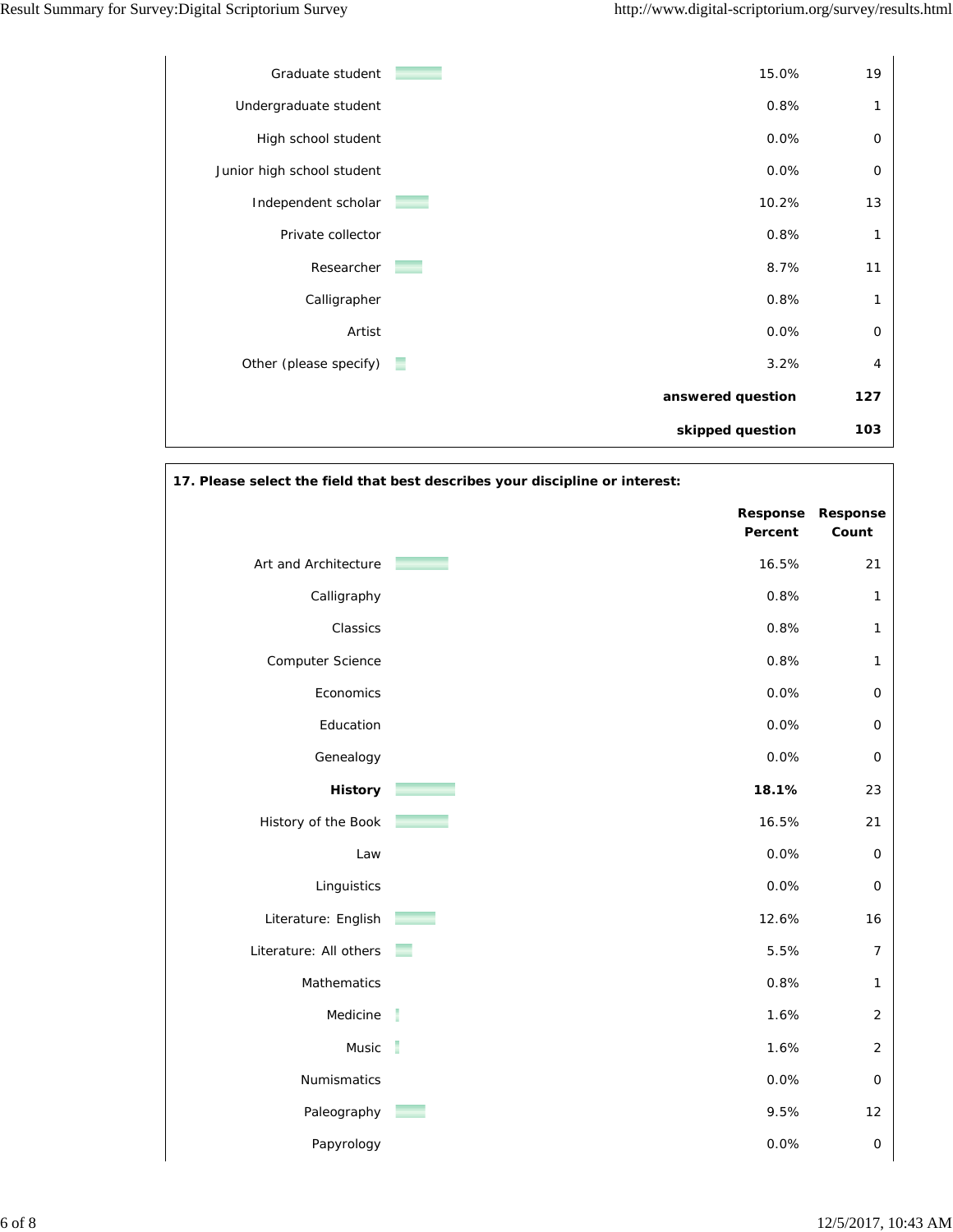|                          | skipped question  | 103            |
|--------------------------|-------------------|----------------|
|                          | answered question | 127            |
| Other (please specify)   | 9.5%              | 12             |
| Women's/Gender Studies   | 0.8%              | 1              |
| Theater                  | $0.0\%$           | $\mathbf 0$    |
| Religion                 | 3.2%<br>÷         | $\overline{4}$ |
| <b>Political Science</b> | $0.0\%$           | $\mathbf 0$    |
| Philosophy               | 1.6%              | 2              |
|                          |                   |                |